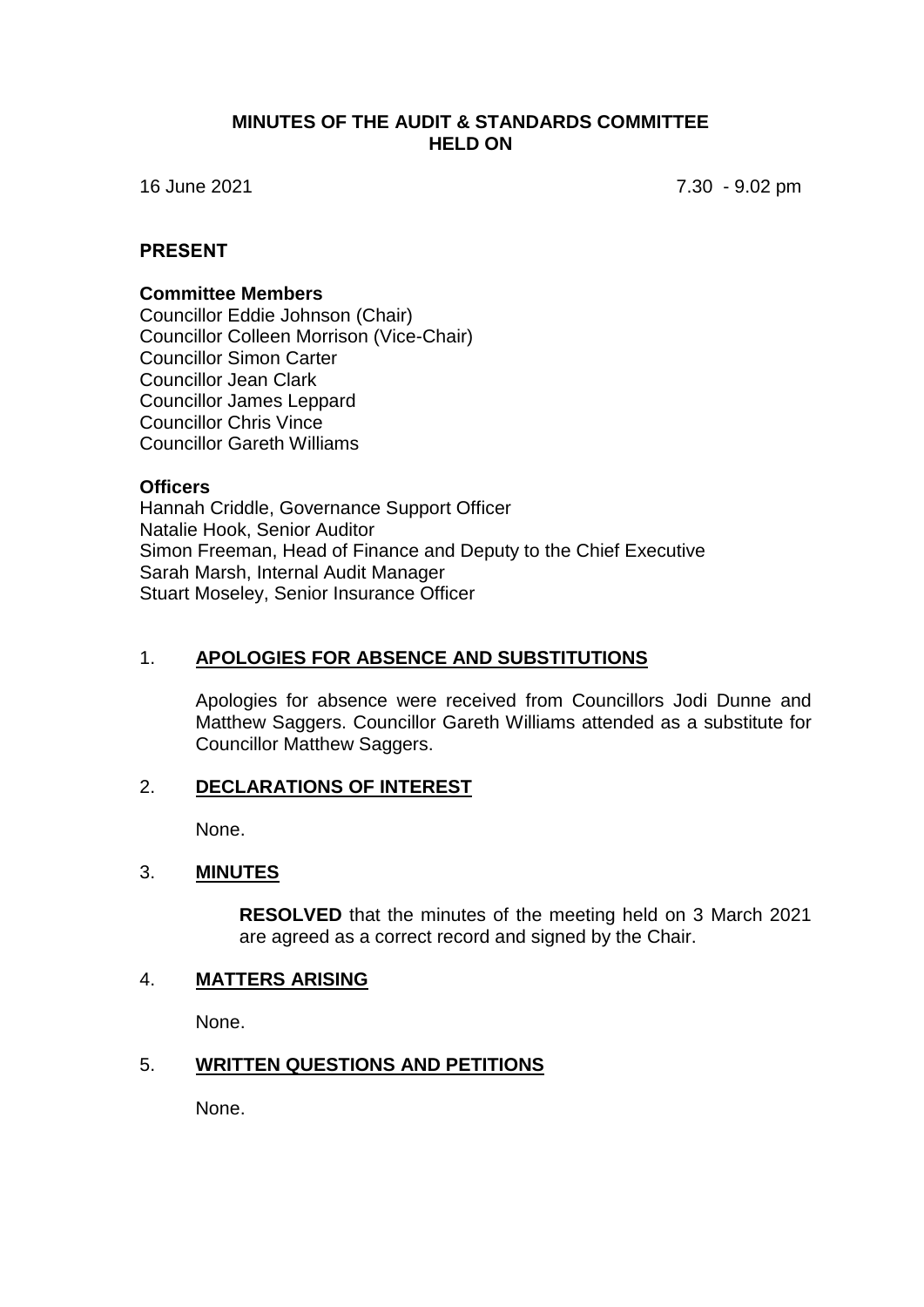# 6. **NON CONTENTIOUS BUSINESS**

None.

# 7. **AUDITED ANNUAL ACCOUNT 2018/19**

A note was circulated to the Committee before the meeting to confirm that the Council's External Auditors had requested that item 8 on the agenda, the External Auditors Audit Results Report 2018/19 (ISA 260), be withdrawn from the agenda. As a consequence, it would not be practical to consider item 7 on the agenda, Audited Annual Account 2018/19, therefore this was also withdrawn from the agenda.

# 8. **EXTERNAL AUDITORS AUDIT RESULTS REPORT 2018/19 (ISA 260)**

This item was withdrawn from the agenda.

## 9. **AUDIT AND STANDARDS COMMITTEE ANNUAL REPORT 2020/21**

The Committee received its annual report, which outlined its activities during the last municipal year.

**RESOLVED** that the Committee recommends that the Annual Report for the Audit and Standards Committee for 2020/21 be referred to Full Council for approval.

## 10. **INTERNAL AUDIT ANNUAL REPORT 2020**

The Committee received the Internal Audit Team's annual report, which summarised the results of the internal audit work they had undertaken during the year ending 31 March 2021, and included an overall opinion of the Council's governance, risk management and control framework.

**RESOLVED** that the Committee noted the report.

## 11. **ANNUAL GOVERNANCE STATEMENT 2020/21**

The Committee received the Annual Governance Statement for 2020/21.

**RESOLVED** that the Committee noted the report.

#### 12. **PERIOD 2 INTERNAL AUDIT ACTIVITY REPORT 2020/21**

The Committee received the latest Internal Audit Activity report and reviewed the work undertaken by the Internal Audit Team since the last report received by this Committee.

The Committee requested that Simon Hill, Head of Governance, was invited to the next meeting to provide an update on the complaints procedure which is included within the tracker.